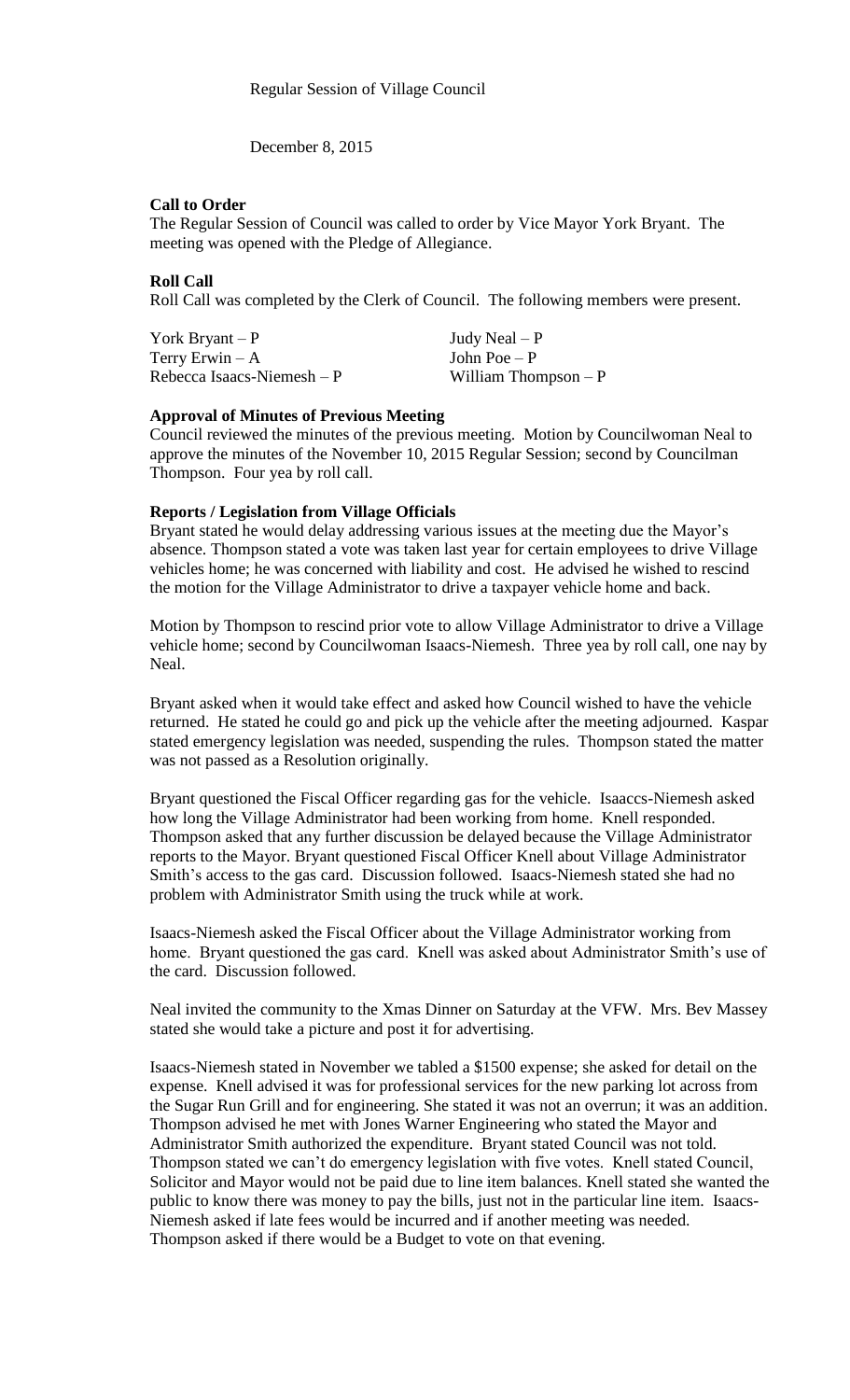#### Regular Session of Village Council

## December 8, 2015

The Fiscal Officer presented the budget, stating Fiscal Advisor, Steve Wagner compiled the Revenue Estimates and she compiled the Expenditures. She stated the Village, based on salaries in place, will spend more than it will take in; she stated we will come up short. Discussion followed. Knell discussed revenues and expenses; she stated we have the money and explained further how the budget works. She explained shortage concerns; she stated she made cuts for 2016. Knell advised we have money in funds with balances that have not been used, much like savings account. Bryant questioned a General Fund entry of \$290 for Election Expense. Knell stated nothing has been spent from that fund; she is requesting to move those funds to pay UAN expenses. She explained the request for moving line items and the need for a Special Meeting. Discussion followed.

Neal questioned emergency versus the suspending three readings requirement. Kaspar explained emergency legislation and the posting period. Neal offered Thursday and Monday as possible meeting dates. Bryant stated he would not be available the following week. All were in agreement to hold a Special Meeting.

Councilman Poe questioned the discussion on the \$1500 for asphalt and engineering; he felt it was high. Knell commented on the parking lot bill. Neal stated we are obligated to pay the bill. Bryant commented, stating a previous discussion he recalled by former Financial Advisor Steve Wagner. Discussion followed. Nichole commented, stating bills have been received for non-contractual hours for October and November from the Water Operator, possibly a billing error. Isaacs-Niemesh asked about the Water Operator's pay and requested the costs. Knell commented \$1200 a month plus \$75 for non-contractual hours. Bryant complimented Knell. Isaacs-Niemesh asked about Rod's absence from the meeting. Bryant commented.

Knell discussed adjustments. Thompson asked someone to write a note to the Clerk and give it to Knell. Bryant stated he would be the Mayor on January 1, 2016. He stated the Village Administrator should attend Council Meetings; it is part of his job. Isaacs-Niemesh asked about the meeting time of 7pm and if it was a problem. Discussion followed. Neal asked if a political entity could do Budget Billing with Duke Energy. Knell stated it wouldn't benefit the Village very much; costs don't vary drastically. She advised the bathrooms at the park were opened last year, but they will be closed this week. Knell stated a temporary appropriations budget must be in place by the end of the year and the final budget approved by April 2016.

Motion by Poe for first reading of temporary appropriations budget; second by Isaacs-Niemesh. Solicitor John Kaspar read ORC, stating 2/3 of all members of Village Council are necessary, because of immediate preservation and public safety and may pass emergency legislation per Section 731.129. Thompson questioned that and stated 731.17 required 75%. Kaspar did additional research during the meeting.

#### **Public Forum**

Mrs. Massey discussed the crosswalk from Pamela Drive to the Shopping Center. Neal responded. She advised the State has not cooperated and approved. Mrs. Ryan de Heredia stated the street light was out at the Elementary School and asked if it belonged to the school. Bryant commented on the light at the bridge.

#### **Reports / Legislation from Village Officials Cont'd**

Kaspar advised ORC 731.129 exceptions include the current appropriations.

The Fiscal Officer discussed Personnel Services and Unencumbered Balance. She reviewed line by line via projector showing spending breakdown and General Accounts, citing examples, \$2900 interest for Village Maintenance Building and Water Operator. She stated she cut the Street Fund as much as possible. Discussion followed. Isaacs-Niemesh requested an estimate of shortage if they accepted the Budget. Knell responded \$250,000 across all funds. Vice-Mayor Bryant asked how much interest was paid on the Maintenance Building. Neal asked for the balance owed. Knell stated it would be paid off in 2029.